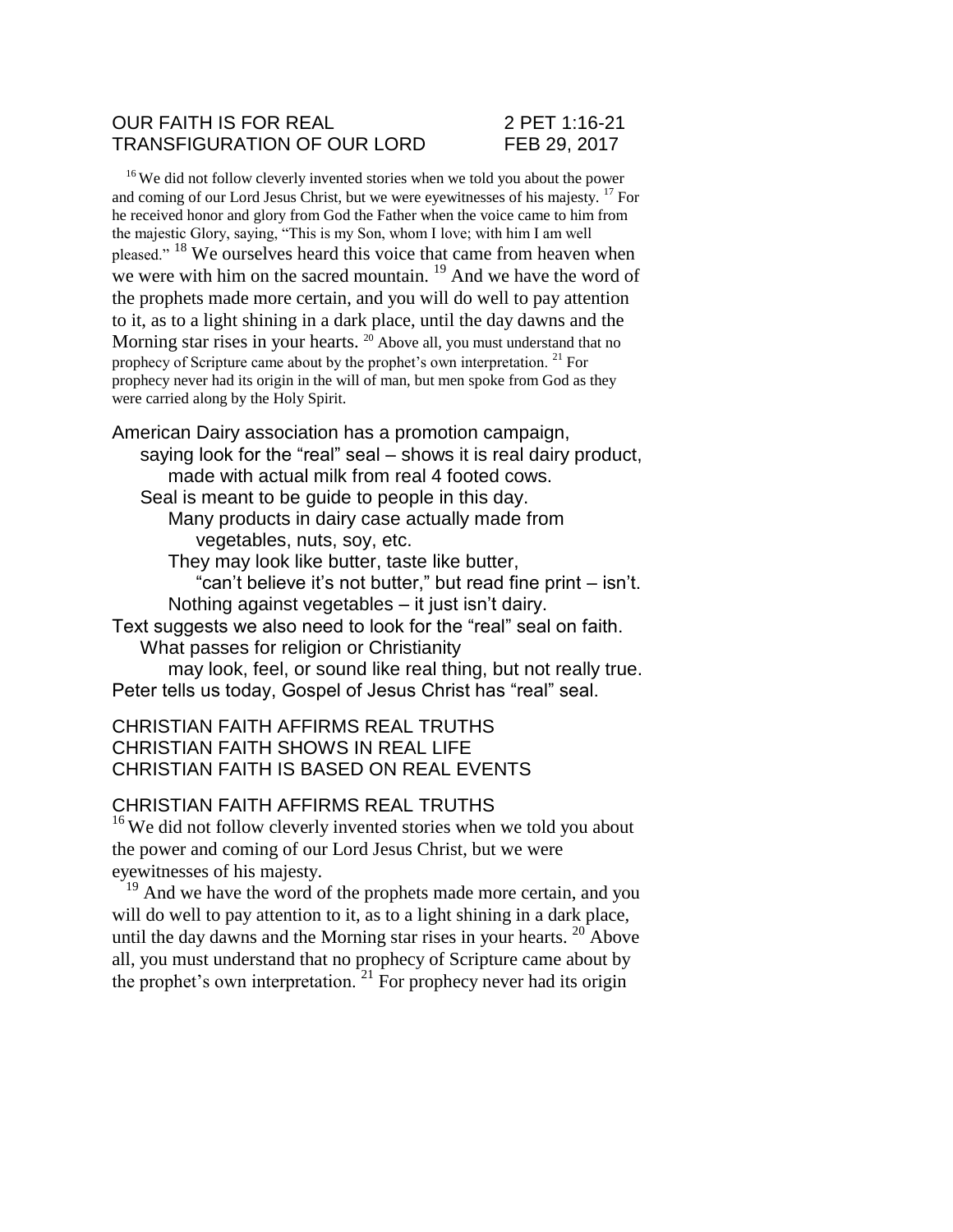in the will of man, but men spoke from God as they were carried along by the Holy Spirit.

Key question philosophers wrestle with is "What is real?" On one hand, observable objects, historical events are real, can be documented, measured, inspected. On other hand, is both more and less to reality than we see. Are spiritual realities no one can see with the naked eye, real events no one has ever seen or recorded. On other hand, some things seen you would swear are real, can be illusions, hallucinations, misperceptions that another observer sees differently. When Peter says we have word of prophets made more certain he is saying basis of Christian faith is real in both senses. First, Christianity is unique, tied to real historical events. Story occurred in real live history, woven together with Pharaoh of Egypt, King David, Nebuchadnezzar. It happened in days of Caesar Augustus and under the rule of Pontius Pilate. Is more historical verification Jesus lived than Napoleon. Is not exaggerated myth like Roman gods, King Arthur, not just story about spiritual beings like Hindu scriptures, not undocumented story of prehistoric events like Book of Mormon, written in a "lost language" seen only by Joseph Smith when he put face in hat. 2<sup>nd</sup>, not just people's own interpretation of these events. some say predictions of prophets were actually written after the events in order to put a spin on them. Risen Christ invented by disciples as they told stories about Jesus, whom they honored after he died. Paul invented Christianity and included many ideas from Greek philosophy and popular culture of his day. Peter says, "no." People didn't just get idea to write on own, and didn't just write interpretation figured out for selves. They wrote because Holy Spirit pushed them to write and they wrote words Spirit breathed into them. Spirit's work is like kite carried along by wind. We can't see wind but can see it is there by what it does. How can we be certain of this? Prophets all pointed to Christ and, Peter says, we saw one all talked about with own eyes.

Jesus also told parables: made up stories with a moral.

Paul also wrote a couple of times: This is just my opinion.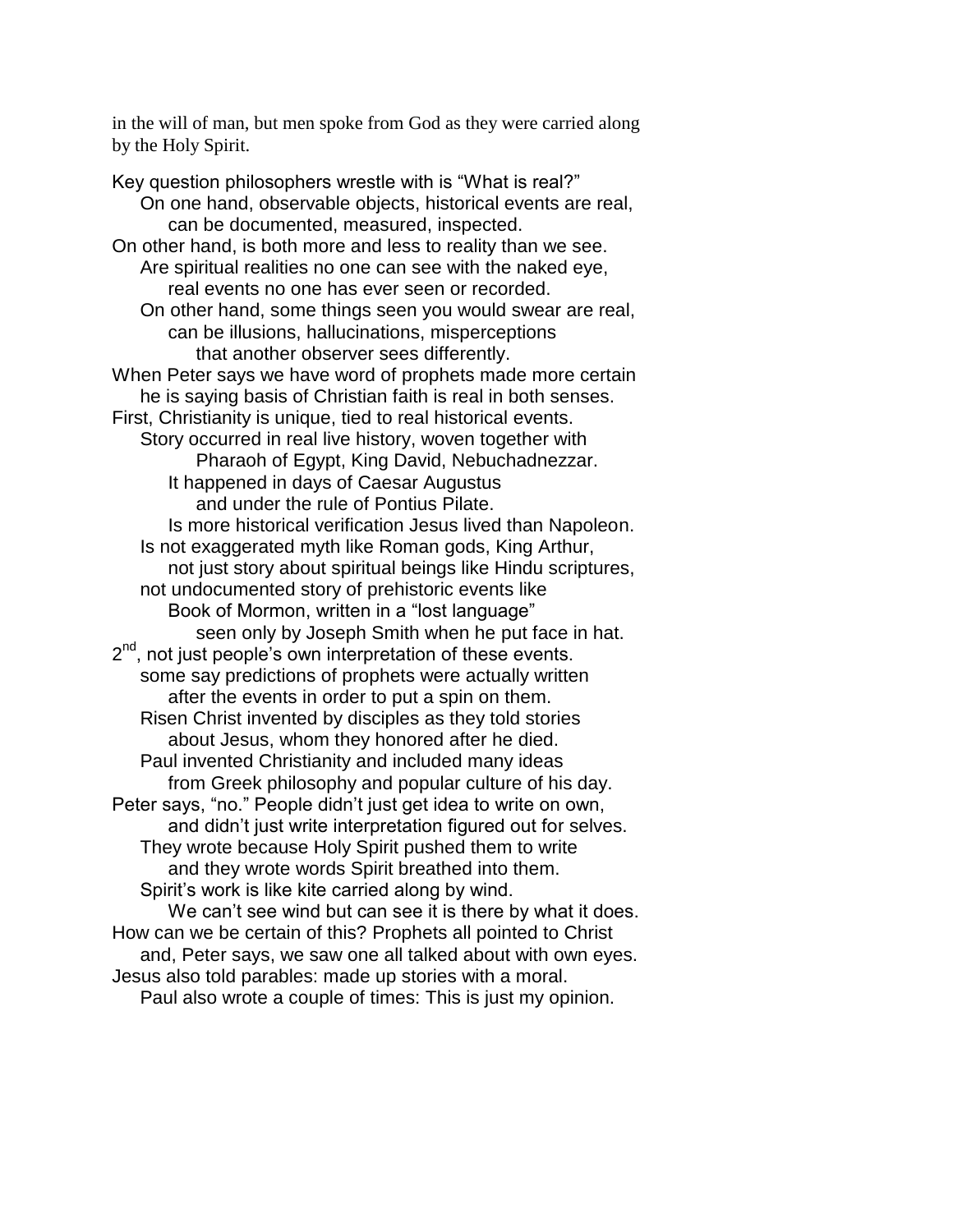and faith is also being sure of things not seen. Book of Revelation is full of fantastic images

but we must recognize reality when we see it. Jesus in whom we believe, Peter says, is reality. This is why…

CHRISTIAN FAITH SHOWS IN REAL LIFE

 $19$  And we have the word of the prophets made more certain, and you will do well to pay attention to it, as to a light shining in a dark place, until the day dawns and the Morning star rises in your hearts.

We need to pay careful attention to light of God's word because world we now live in is a dark place. and even believers in Jesus go through dark times. People in this post-modern world tend not to believe in objective truth: what true for you may not be true for me. But amazing to me: growing # of Christians take same attitudes. A poll at an LCMS youth gathering revealed: 15%: all religions pretty much alike, so worship as you want. over 50%; doesn't matter what church you worship at. According to a George Barna Poll: only 22%: moral truth is absolute, not change w/ circumstance Mainline protestants hardly better: 32% 39% say they read Bible each week. only 13% say they base moral decisions on Bible. 25% say they base moral decisions on feelings. No wonder those claiming to be Christians live way they do. What they claim makes little difference in behavior. More of what we see in today's world is virtual reality, appears real, feels real, but isn't – is illustion. What hat we see in movies doesn't really happen, is digitally inserted In video game you can drive car or spaceship, run through jungle of medieval castle, but not really driving or running, just wiggling thumbs. Too much Christian living has become virtual reality. See people got to church, wave at neighbors, smile in store, but is illusion, family is falling apart, feel alone, afraid, unsure if God really cares. On other hand, others live under control of sinful desire. Say they love everyone, care about needy, but beyond general feeling, do nothing to help.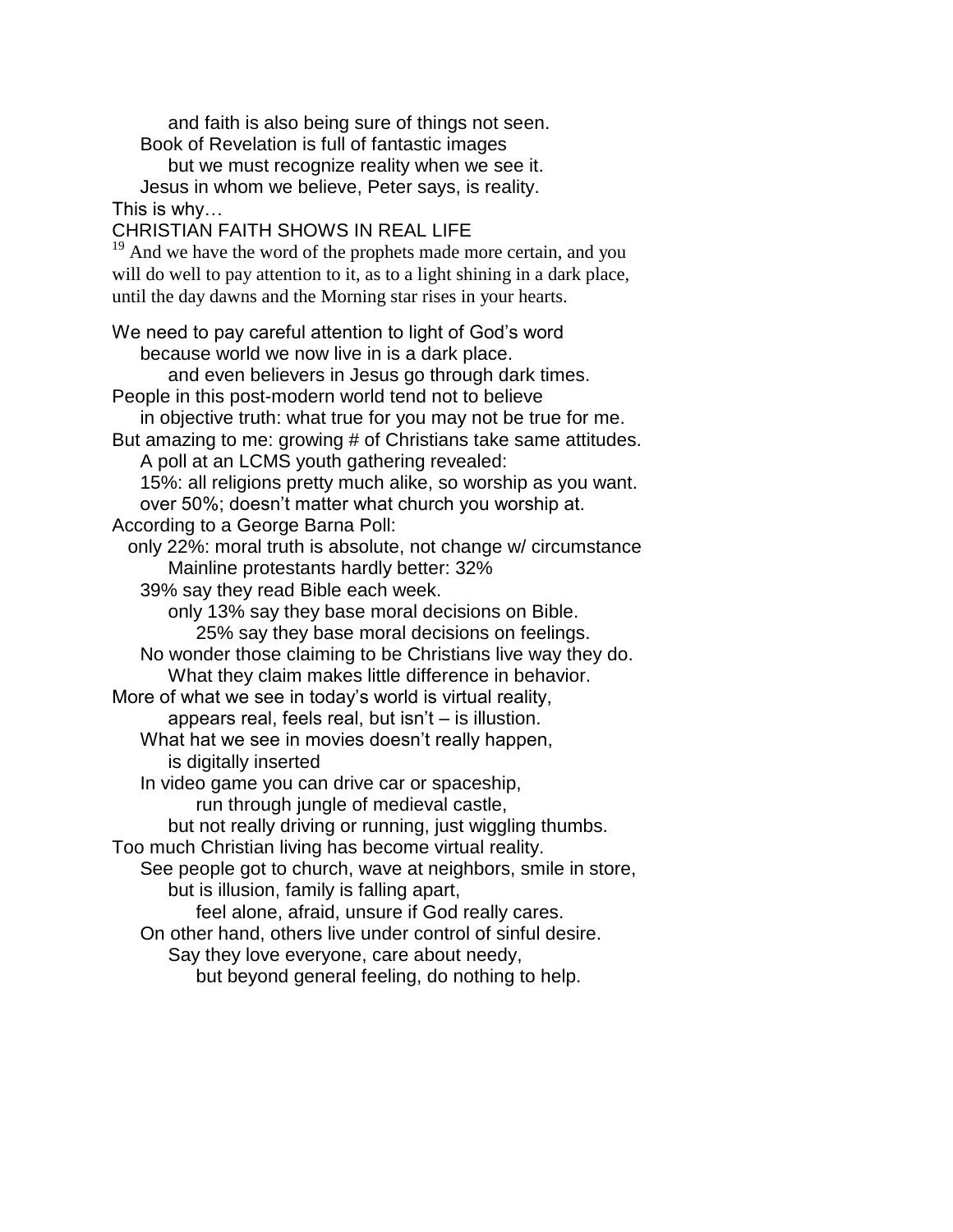Say, "in my heart I know I believe in Jesus." but other activities take priority over worship. Others are like Peter's description in following chapter: they revel in pleasures, have eyes full of adultery, are experts in greed, but will say, "Inside, I am really a good person." Let's get real. Real faith shows in real life. so where do we get faith like this?

### CHRISTIAN FAITH IS BASED ON REAL EVENTS

<sup>16</sup> We did not follow cleverly invented stories when we told you about the power and coming of our Lord Jesus Christ, but we were eyewitnesses of his majesty.<sup>17</sup> For he received honor and glory from God the Father when the voice came to him from the majestic Glory, saying, "This is my Son, whom I love; with him I am well pleased."<sup>18</sup> We ourselves heard this voice that came from heaven when we were with him on the sacred mountain.

Peter was changed from simple fisherman who feared Jesus would let him drown in storm on sea into spokesman of disciples who said, "You are the Christ, the son of the living God" and said when on trial, "We cannot help but speak of what we have seen and heard." What changed his life? It wasn't cleverly invented stories. It was seeing Jesus do real miracles, seeing him shine like sun, hearing God speak out loud, seeing Jesus bleeding and dying, seeing risen Jesus stand, hold out hand with nail hole, seeing Jesus ascend, rising up onto clouds. Faith is not based on what he did, made up or imagined, but on what he saw God do, heard God say. Though he sinned, risen Jesus forgave him. He knew it was real. what about us? we too have realities to give us real faith. In Holy Baptism – not just nice little ritual we like to do to dedicate our children to God, showing we hope God loves them too. Baptism is real; it is God doing something, washing away sins, just as he promises to do,

causing real saving faith, giving new life.